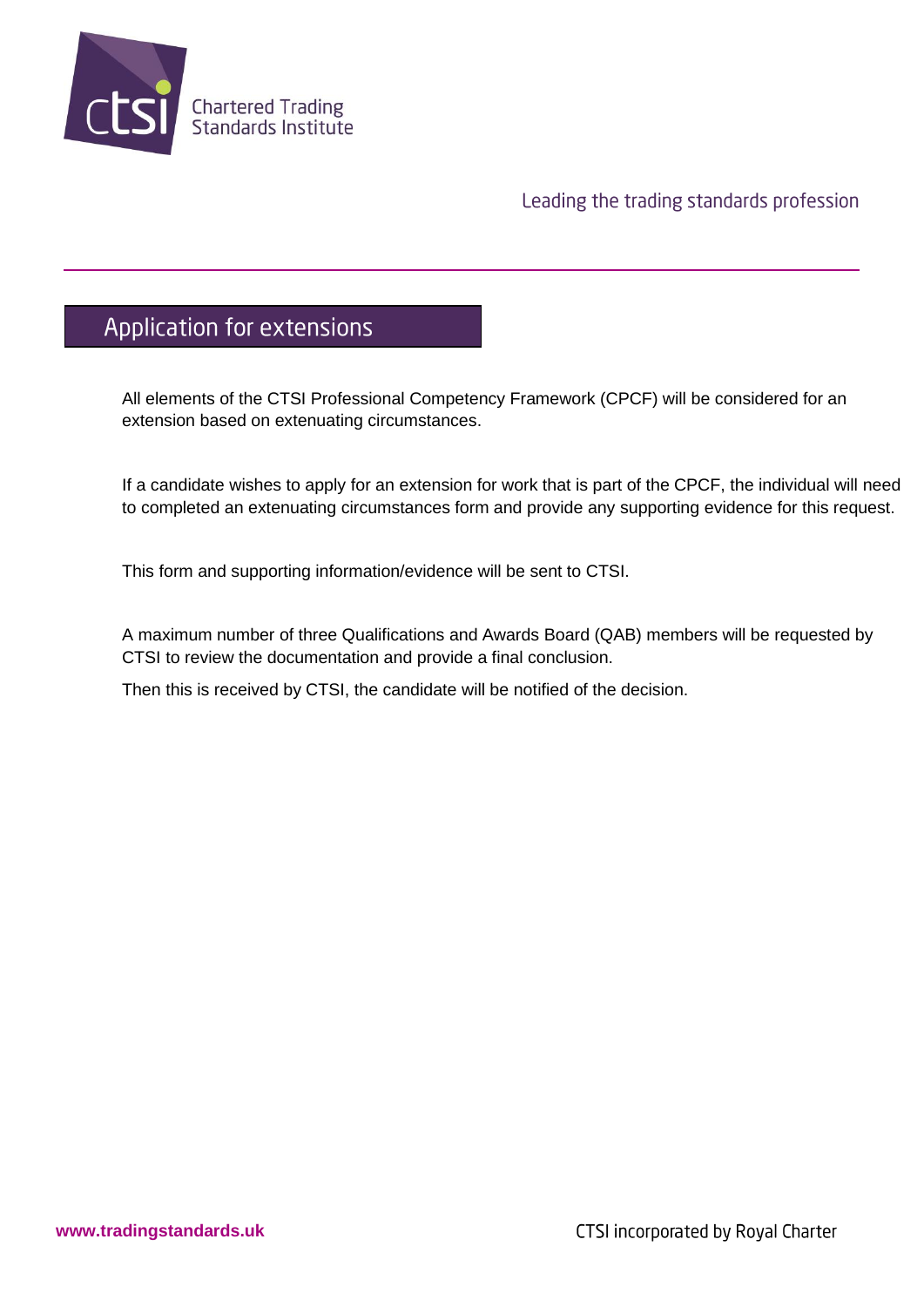

### **Extenuating Circumstances**

## **CTSI Professional Competency Framework**

The information provided within the form is confidential and will only be shared with the Extenuating Circumstances Panel (a maximum of 3 members) of the Qualification Awards Board in order to assess your extenuating circumstances

We need you to complete all the information below to the best of your knowledge, and to provide appropriate supporting documents e.g. medical certificate.

| Name                                     |  |
|------------------------------------------|--|
| Candidate number                         |  |
| Email address                            |  |
| Telephone number                         |  |
| Date of exam cycle/ portfolio submission |  |
| affected                                 |  |

| Outline your request below: |  |
|-----------------------------|--|
|                             |  |
|                             |  |
|                             |  |
|                             |  |
|                             |  |
|                             |  |
|                             |  |
|                             |  |
|                             |  |
|                             |  |
|                             |  |
|                             |  |
|                             |  |
|                             |  |
|                             |  |
|                             |  |

| Supporting document/s attached | YES / NO |
|--------------------------------|----------|
|--------------------------------|----------|

| Name of employer/ local authority |  |
|-----------------------------------|--|
| Name of line manager              |  |
| Email address                     |  |
| Telephone number                  |  |